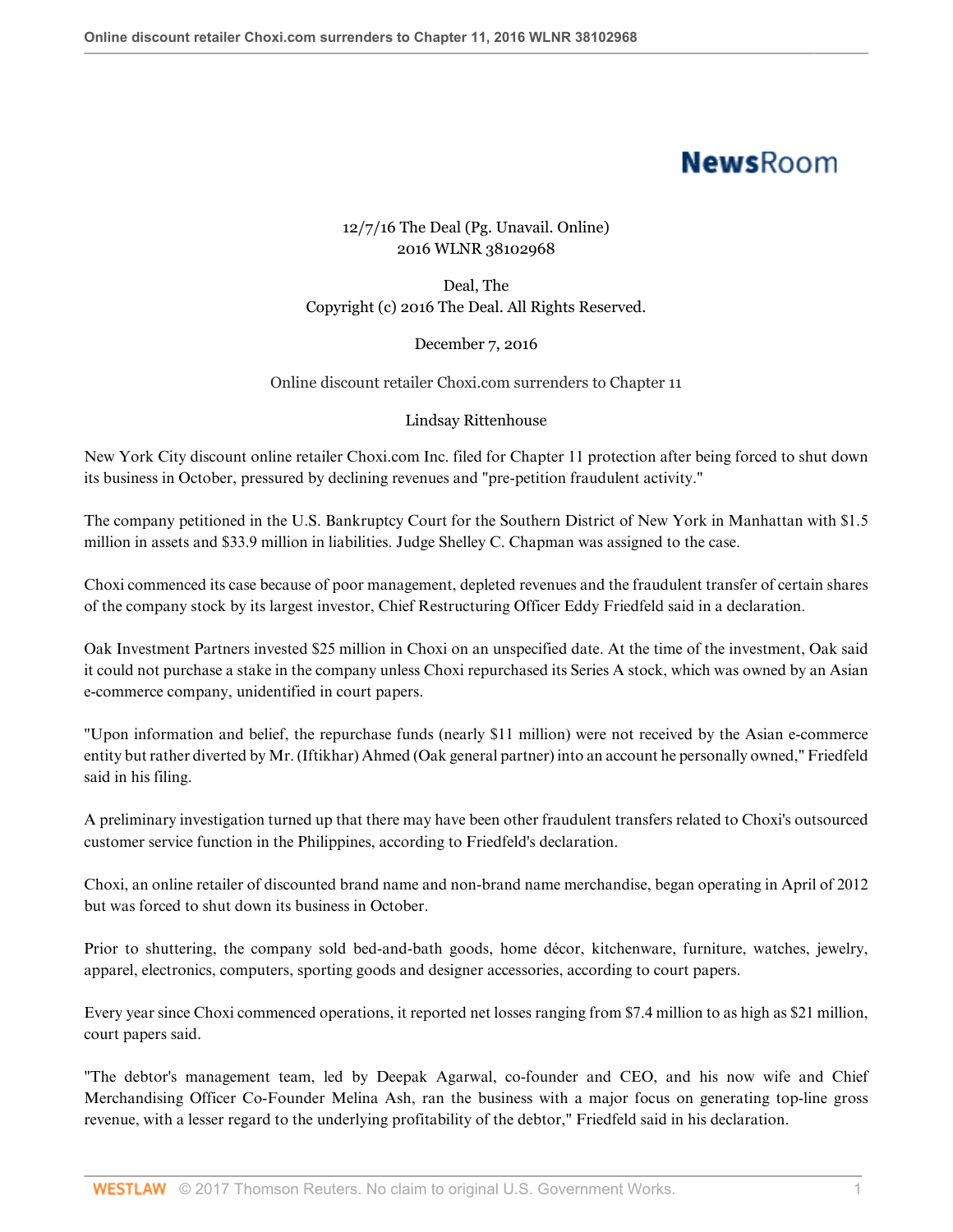The debtor's Chapter 11 petition comes in response to a Nov. 10 Chapter 7 involuntary case that was initially brought by certain of the company's creditors.

Choxi entered Chapter 11 with a credit bid from two of its creditors, N.D. Gems Inc., which holds \$1.3 million in claims, and 9th LLC, which holds \$35,000 in claims. The two are acting as Choxi's stalking-horse bidder, collectively referred to in court papers as Savalia Lender Group.

The two creditors are wholly owned by Harry Savalia, who also owns a 1% equity interest in Choxi.

Under the terms of the stalking-horse agreement, Savalia will pay Choxi a one-time administration fee of \$120,000, which includes \$60,000 in cash and assumes no liabilities, plus a five-year monthly royalty payment plan.

The stalking horse will pay Choxi 8%, equal to \$15,000, of its own net revenue each month for the first year of the royalty agreement. Savalia will gradually reduce the royalty payment to 5% of its revenues, or \$5,000, by year four.

The stalking horse agreement "guarantees the debtor and its estate income from the license agreement of at least \$35,000, regardless of the revenue actually generated, which is particularly advantageous to the debtor during the early stages of the license when revenues are uncertain," Choxi said in court papers.

Under proposed bidding procedures, Choxi suggested that competing parties must submit bids of at least \$125,000 by Feb. 1, 2017, to qualify for an auction. Bids must increase by increments of \$25,000 at the auction. A date for the auction was not proposed.

Savalia will be entitled to a \$75,000 breakup fee and up to \$25,000 in expense reimbursement if it is outbid by a competing party.

Choxi leases one office in New York City but must surrender the space by Dec. 31. It is unclear how many workers the company employs.

The company's largest unsecured creditors include CMIDEV Inc. owed a total of about \$1.1 million, Center Link Media LLC (\$722,991), Yahoo.com (\$630,753), AOL Advertising Inc. (\$581,402) and Bespolitan (\$481,797).

Tracy L. Klestadt and Stephanie R. Sweeney of Klestadt Winters Jureller Southard & Stevens LLP are debtor counsel.

http://pipeline.thedeal.com/tdd/ViewArticle.dl?id=13918438

#### **---- Index References ----**

Company: AOL ADVERTISING INC; OAK INVESTMENT PARTNERS; YAHOO INC

News Subject: (Bankruptcies (1BA08); Business Management (1BU42); Corporate Events (1CR05); Crime (1CR87); Fraud (1FR30); Social Issues (1SO05))

Industry: (Retail (1RE82); Retailers (1RE64))

Region: (Americas (1AM92); New York (1NE72); North America (1NO39); U.S. Mid-Atlantic Region (1MI18); USA (1US73))